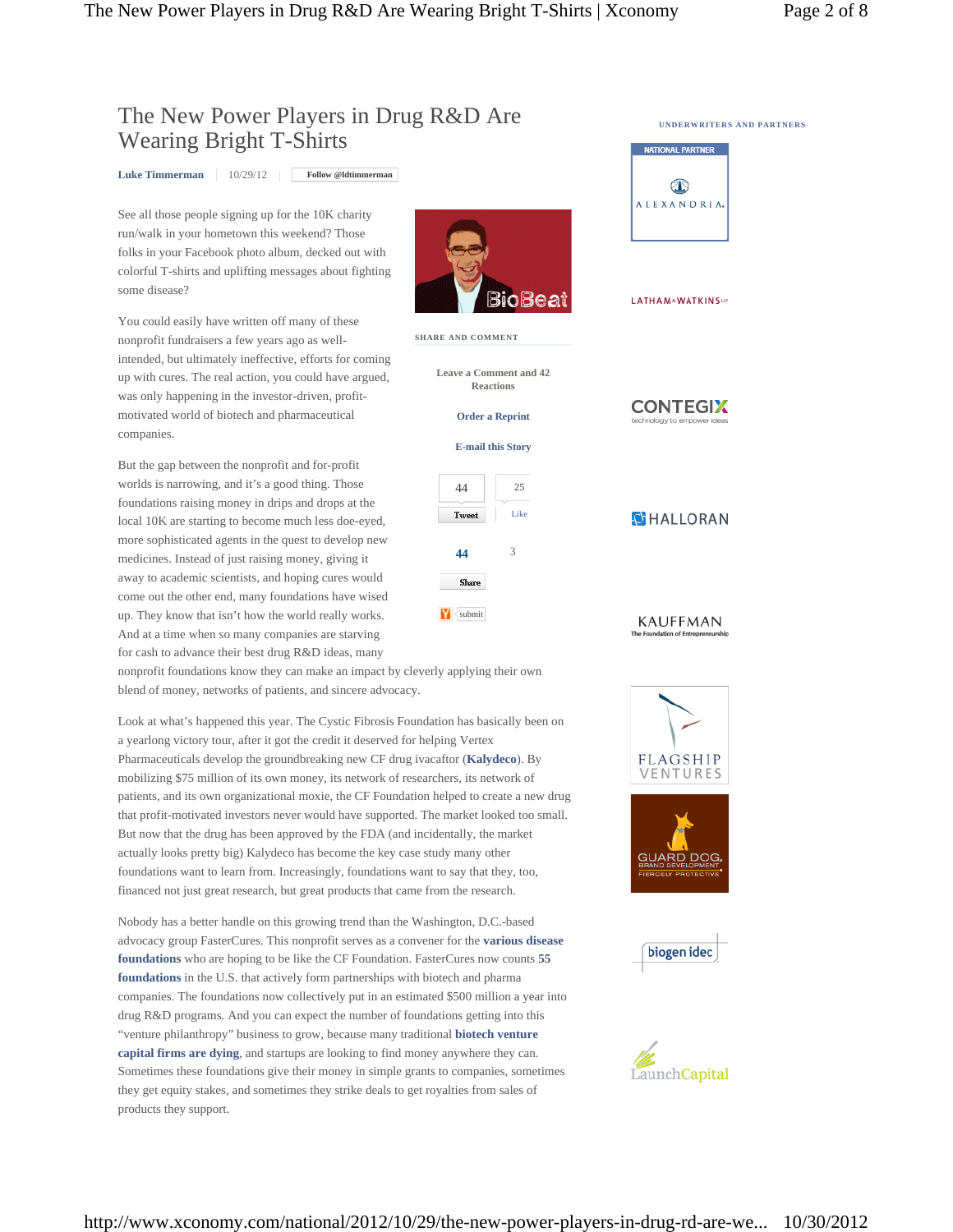"These foundations are small and scrappy on one hand, but they are mighty and effective on the other hand," says **Margaret Anderson**, the executive director of FasterCures. "When you talk to Big Pharma, it's been a bit humbling for a lot of them to look at (CEO) Bob Beall and the CF Foundation, and say 'here's a nonprofit that raises money through walkathons, and look at what they did.' It's a profound example of how the system can work. It's gotten people excited. It's enabled people to think outside the box."



Margaret Anderson, executive director of FasterCures

Conventional thinking at foundations has gone something like this: It was mostly about raising money for a good cause, giving it away to top-notch university researchers like the National Institutes of Health does, and hope for a discovery. If that discovery came, there was faith in the free markets, which logically ought to pick up on, say, a discovery in the field of Parkinson's disease and attempt to turn it into a moneymaking product.

Some foundations, sadly, still cling to these outdated notions. But as Big Pharma and biotech company R&D operations have suffered so many expensive failures, companies have turned risk-averse, putting their money into drugs only in the late stages of development that look like safe bets. It's become clear to many forward-thinking foundations that if they really want cures, they have to change their ways, and get involved in both research AND early development at companies, not just research in academic labs. In short, the foundations need to take some risk.

I know what many readers are thinking at this point—the foundations are out of their depth. And if you keep score in purely financial terms, it's hard to argue. Members of the Pharmaceutical Research and Manufacturers Association put in about \$**50 billion** a year into drug R&D, while the National Institutes of Health finances about \$**30 billion** a year of basic biomedical research. Disease foundations surely give away billions too, but if only about \$500 million goes toward R&D at companies.

But these groups bring more than money to the table. Some of them bring big-name recognition, connections, and clout. The Michael J. Fox Foundation for Parkinson's Research, the Multiple Myeloma Research Foundation, the CHDI Foundation, the Leukemia & Lymphoma Society, Accelerate Brain Cancer Cure, the National MS Society, and the Juvenile Diabetes Research Foundation are a few of the foundations that mean business when they talk about "venture philanthropy." You could even throw the **Bill & Melinda Gates Foundation** into this conversation, as it has shown increasing interest lately in financing companies that are working on **vaccines** and other tools for fighting infectious disease in the developing world.

Joshua Boger, the founder and former CEO of Vertex, says foundations are becoming a much bigger force than ever before in drug development. Well-run foundations can help attract scientific experts to a drug development program, and help companies understand their patients much better at an early stage of development. Down the road, if a project is successful, no one will advocate for it more fiercely, or more effectively, with regulators and payers. Who wants to stare a dying patient in the eyes and say sorry, your drug looks good, but you need to run another 2-year clinical trial to increase the statistical rigor of a dataset?

"They definitely bring more than money. That's a huge advantage to their investment that a purely financial investor can't bring," Boger says. "It's really valuable. It can make a big difference."

These are still early days, however, for most foundations exploring the drug development world. Many are experiencing growing pains. Some foundations struggle with a portfolio strategy, in which they have to spread their bets around to be diversified, but not get